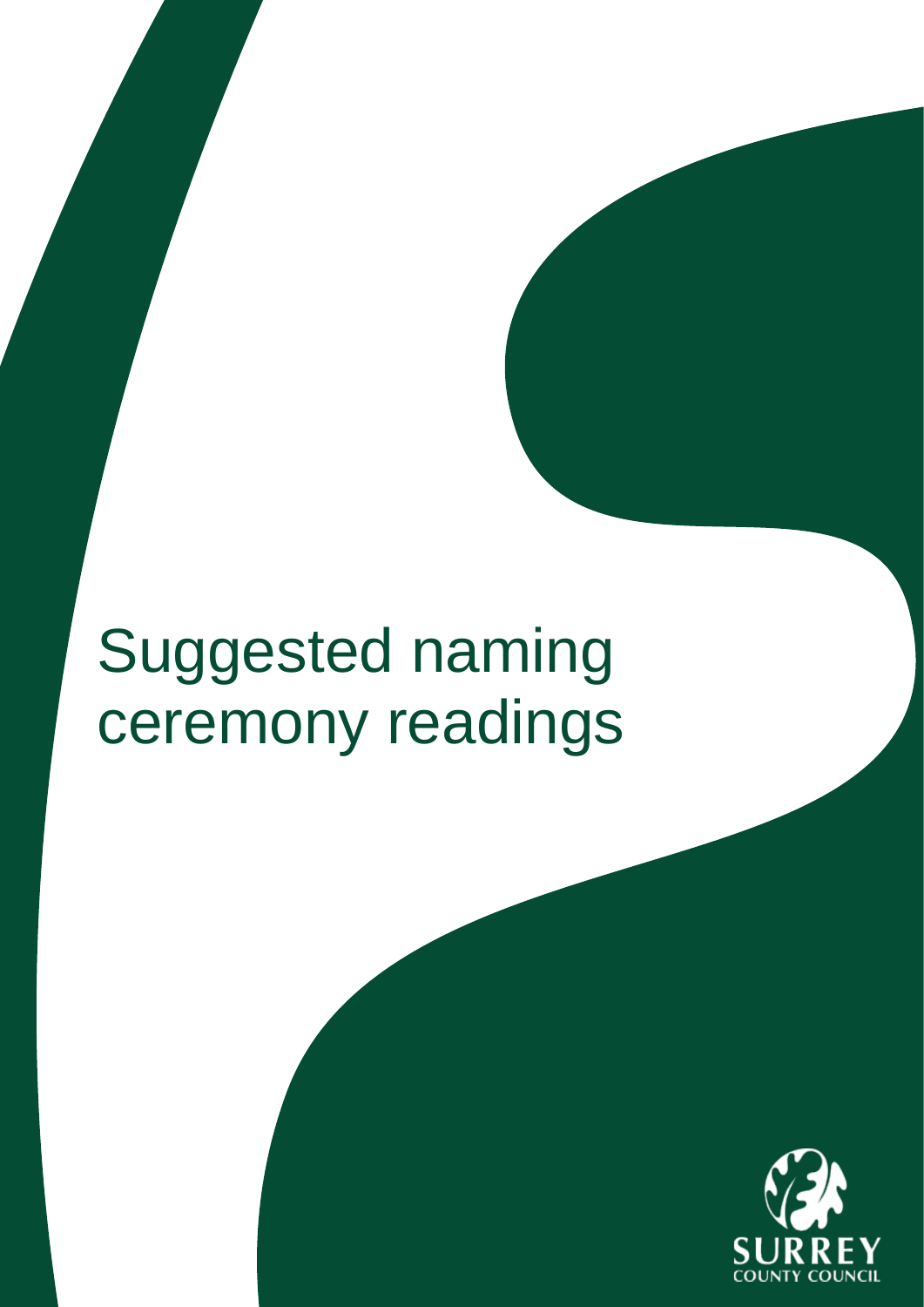# **A Mother's Wish**

I hope my child looks back on today And sees a mother who had time to play. There will be years for cleaning and cooking, But children grow up when you're not looking. Tomorrow I'll do all the chores you can mention But today, my baby needs time and attention. So settle down cobwebs; dust go to sleep, I'm cuddling my baby, and babies don't keep.

Anon

# **Night night mummy - See you later**

At seven o'clock every evening, my Mum tucks me up in my bed. I'm nice and snug in my 'jamas, beside me my faithful old Ted. I always nod off very quickly – before Mum has turned out the light, But when it's her bedtime much later, well then I wake up for the night.

For there's no time of day I like better, than the hours between midnight and three, For Mum hasn't got any housework and can give her attention to me. And when I start yelling and shouting, Mum knows that she has to be quick For the night when she leaves me to grizzle, is the night I decide to be sick.

But Mum can't mind in the slightest, at being my playmate 'til two – She'd normally spend this time sleeping, for she's nothing much better to do. Some nights she mixes a cocktail, from the bottles she keeps on the shelf, Which sometimes she gives me to swallow – and sometimes she gulps down herself!

And if in the morning I'm sleepy, and feel in the need of a perk, I can have forty winks in my pushchair, while Mummy gets on with her work. But nothing's as nice as the night time. And nothing can equal the pleasure Of finding it's four in the morning and being Mum's wide-awake treasure!

Anon

### **Wishes**

Wishing you many smiles and happy times to come. May life's adventures be exciting and sweet Filled with love from the friends that you'll meet You'll soon grow up for time does fly So cherish each moment as it goes by From crawling and walking, To toddling and talking There's no knowing what you'll do next There's a threshold to cross and a wide open door And a wonderful world for you to explore Sleep with the moonbeams and play in the sun Let your life be a long one and filled with fun May today and tomorrow and all days hereafter Be days that are happy and filled with your laughter.

Anon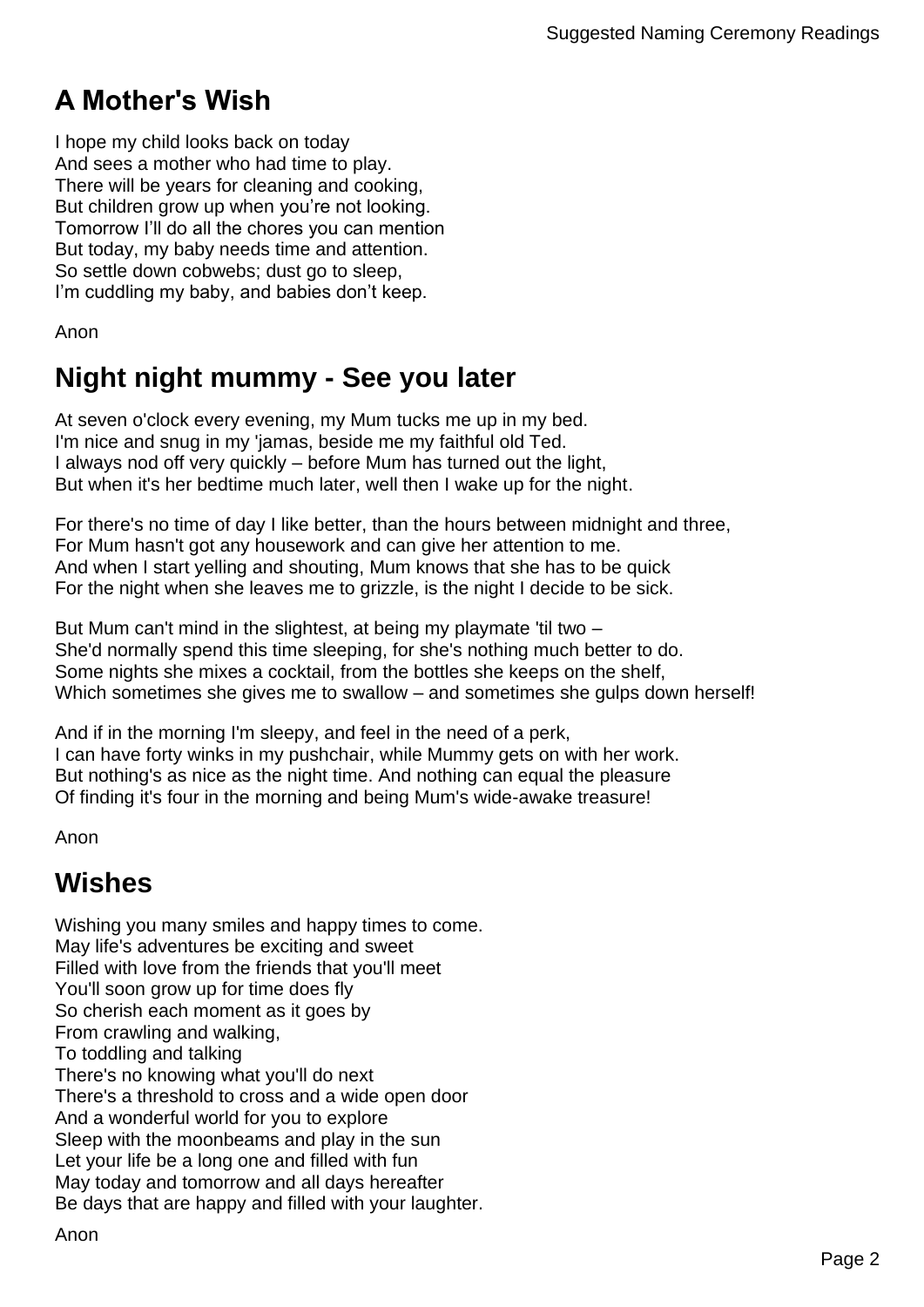# **Family**

A family is a place to cry, laugh and vent frustrations, To ask for help, tease and yell, To be touched and hugged and smiled at.

A family is people who care when you are sad, Who love you no matter what and share your triumphs. Who don't expect you to be perfect, Just growing with honesty, in your own direction.

Family is a circle Where we learn to like ourselves Where we learn to make good decisions, and think before we do. Where we learn integrity and table manners, And respect for other people. Where we are special, and share ideas. Where we listen and are listened to. Where we learn the rules of life To prepare ourselves for the world

The world is a place where anything can happen, If we grow up in a loving family, we are ready for the world.

Anon

#### **I want you to be happy**

I want you to be happy.

I want you to fill your heart with feelings of wonder and to be full of courage and hope.

I want you to have the type of friendship that is a treasure - and the kind of love that is beautiful forever.

I wish you contentment: the sweet, quiet, inner kind that comes around and never goes away. I want you to have hopes and have them all come true.

I want you to have a real understanding of how unique and rare you truly are.

I want to remind you that the sun may disappear for a while, but it never forgets to shine.

May the words you listen to say the things you need to hear.

And may a cheerful face lovingly look back at you when you happen to glance in your mirror. I wish you the insight to see your inner and outer beauty.

I wish you sweet dreams.

I want you to have times when you feel like singing and dancing and laughing out loud.

I want you to be able to make your good times better and your hard times easier to handle.

I wish I could find a way to tell you - in untold ways - how important you are to me.

Of all the things I'll be wishing for, wherever you are and whatever I may do,

there will never be a day in my life when I won't be wishing for the best… for you.

Anon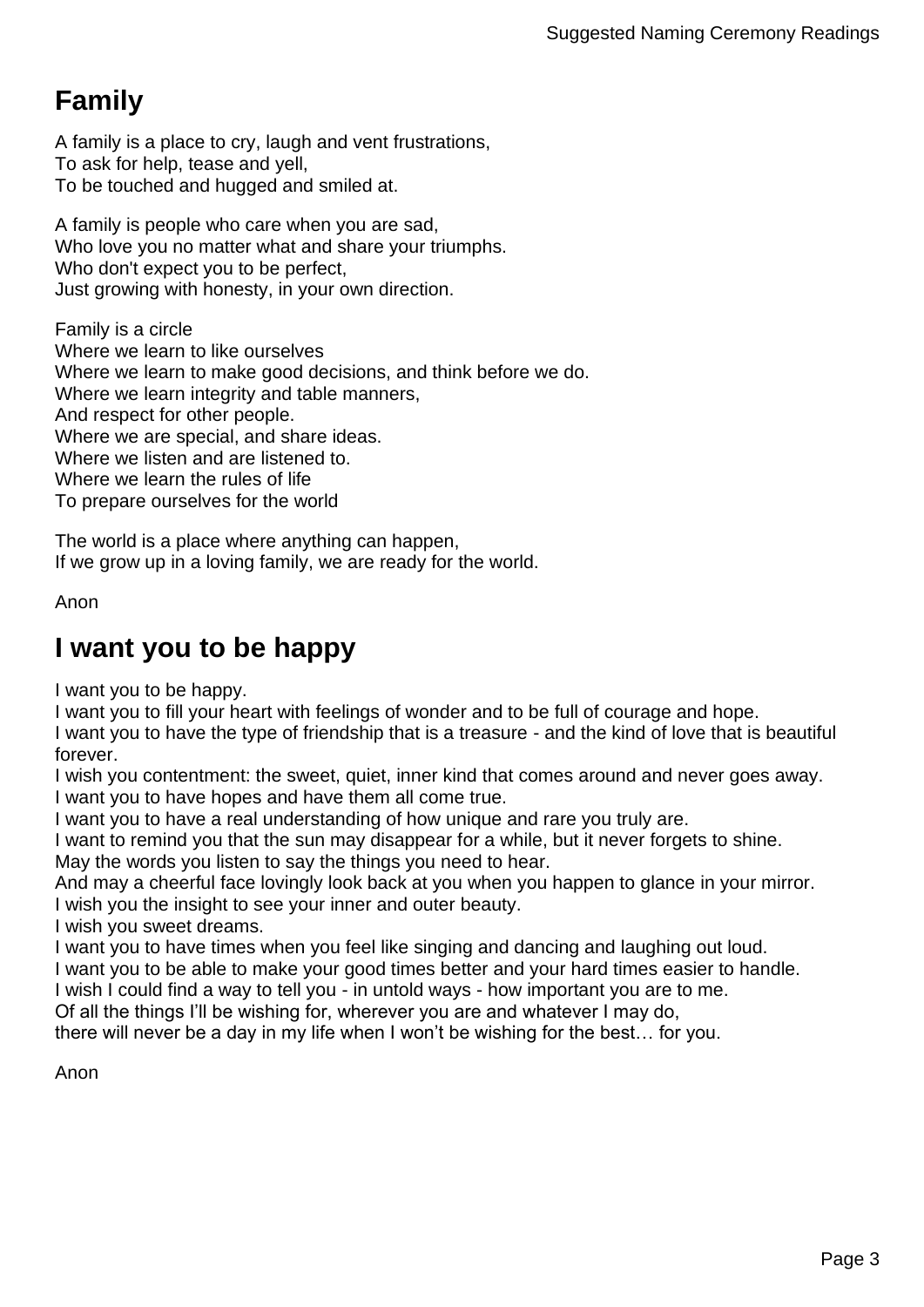## **A poem for parents**

There are little eyes upon you, And they are watching night and day; There are little ears that quickly Take in every word you say.

There are little hands all eager To do everything you do; And a little boy who's dreaming Of the day he'll be like you.

You're the little fellow's idol; You're the wisest of the wise; In his little mind, about you No suspicions ever rise.

He believes in you devotedly, Holds that all you say and do, He will say and do in your way When he's grown up like you.

There's a wide-eyed little fellow Who believes you're always right; And his ears are always open, And he watches day and night.

You are setting an example Every day in all you do; For the little boy who's waiting To grow up to be just like you.

Author Unknown

# **Footprints**

"Walk a little slower Daddy" said a child so small, "I'm following in your footsteps and I don't want to fall. Sometimes your steps are very fast, Sometimes they're hard to see; So walk a little slower Daddy, For you are leading me. Someday when I'm all grown up, You're what I want to be; Then I will have a little child Who'll want to follow me. And I would want to lead just right, And know that I was true; So walk a little slower Daddy, For I must follow you.

Anon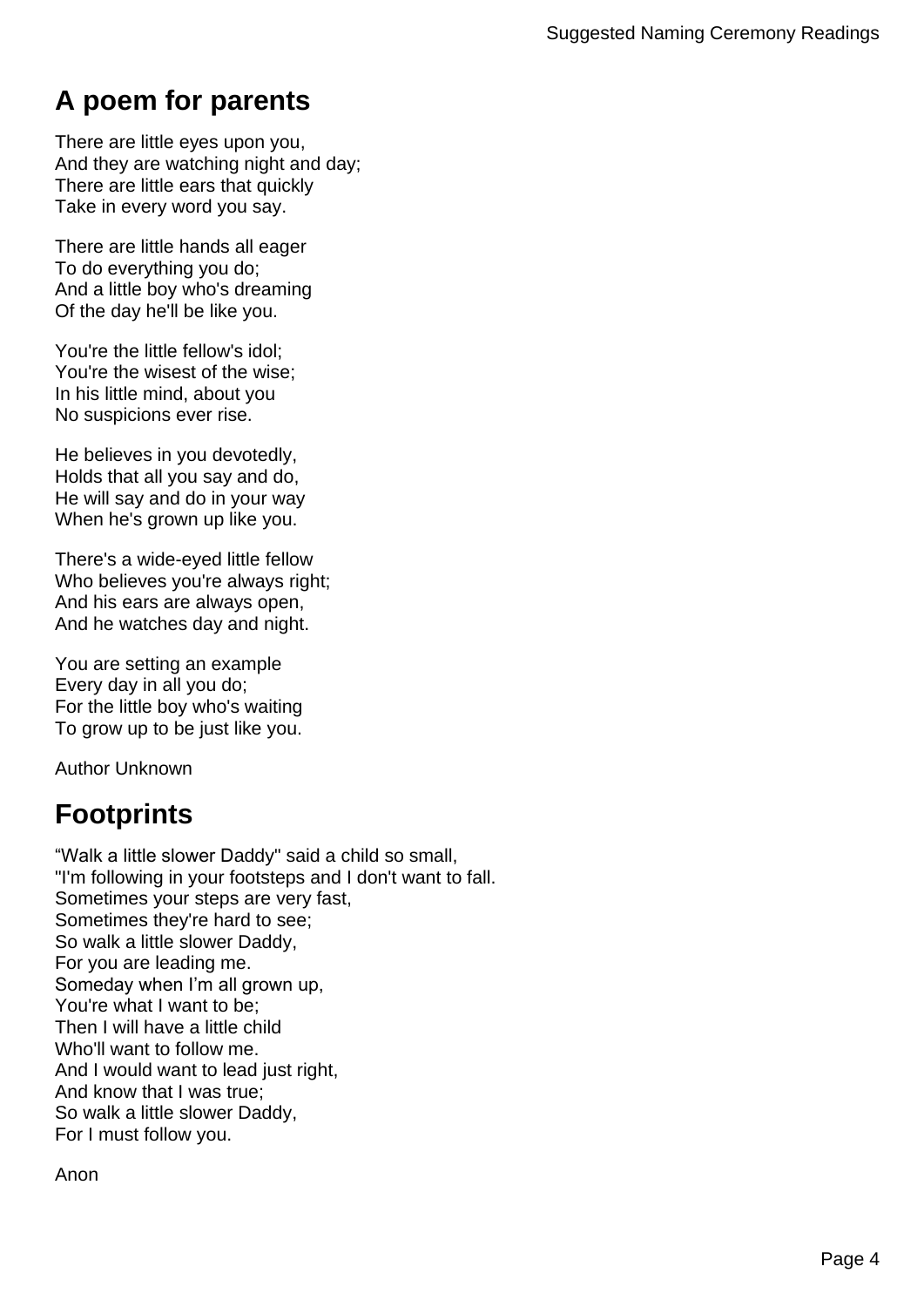# **Through baby's eyes**

I didn't expect a brass band, With welcome mat unfurled. To be on hand when I arrived, In this confusing world.

Nor did I expect a doctor; To hold me by the feet, Then quickly turn me upside down, And spank me on the seat.

At first I wasn't quite prepared, For this enormous place, Nor for the funny characters, That I would have to face.

But soon I learned to get my way, By looking sweet and shy, And when I wanted to be held, To make a fuss and cry.

I've found it really doesn't take, Much difficulty or guile. To wrap them round my finger; All I need to do is smile.

Anon

### **Parent's Wish**

We wish you a childhood full of fun and games And we wish you memories that have little pain. We wish you to learn by making mistakes. We wish you to love and never to hate. We wish you the strength to make up your own mind But we wish that your heart will be gentle and kind.

We wish you to reach out when a friend needs a hand And we wish you to help him face life's demand. We wish your life brings you some ups and some downs. But we wish you will smile much more than you'll frown. We wish you will taste life's 'Sweet smell of success'. Only to find no replacement for true love and happiness.

We wish life will teach you to stand on your own. But we wish you to know that you're never alone. We wish you success in all that you do. And we hope that all your dreams will come true. But the one thing above and beyond all of this Is the love that is felt by your 'Parents' Wish'